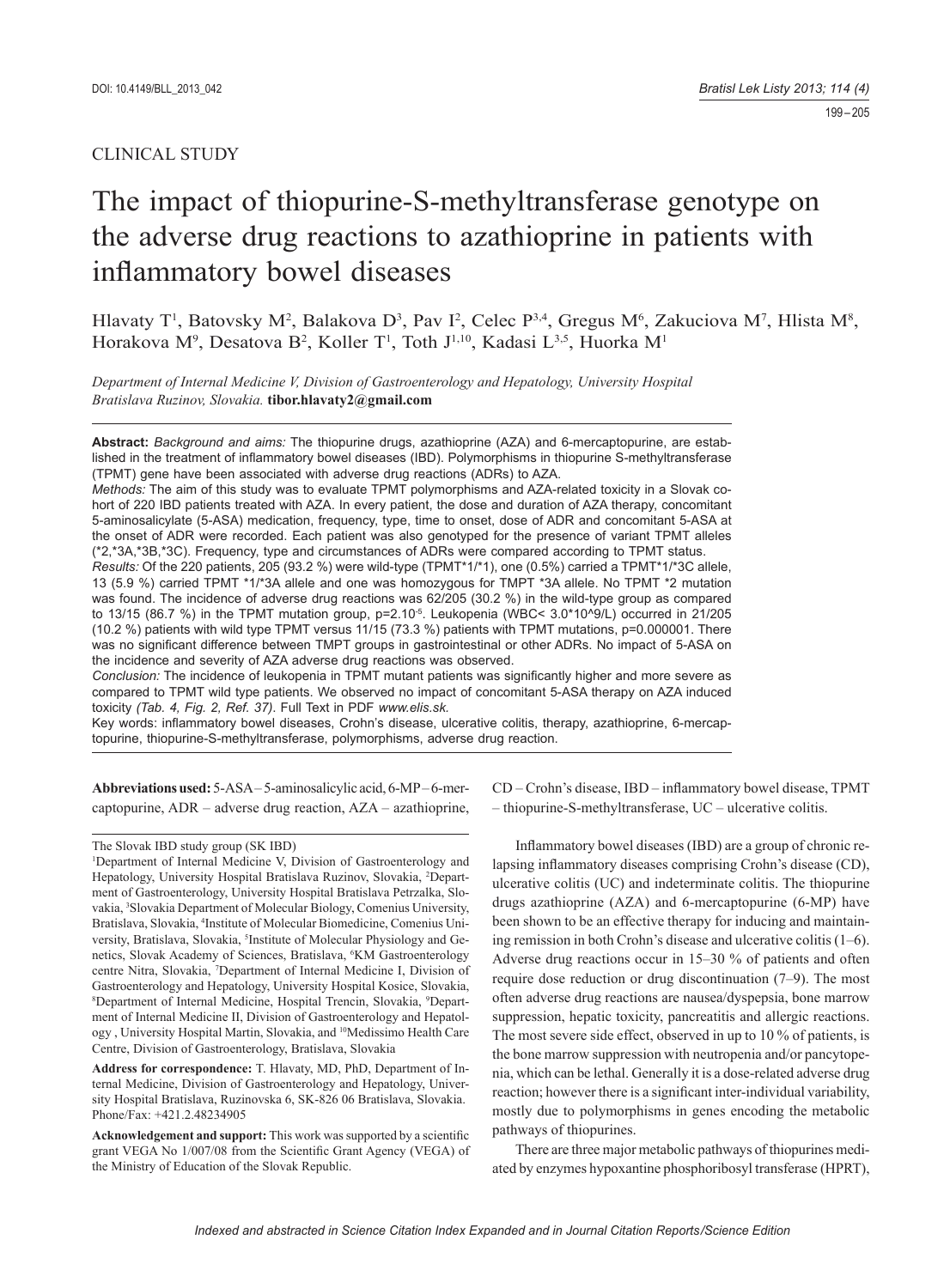## 199 – 205

thiopurine-S-methyltransferase (TPMT) and xantine oxidase (XO). The intracellular formation of active substances is mediated by HPRT and results in the formation of thioguanine nucleotides (TGN). They are purine antagonists and exert cytotoxic and immunosuppressive effects partially by direct incorporation of TGN into DNA with subsequent inhibition of DNA, RNA and protein synthesis (10). It has been also shown that TGN induce lymphocyte apoptosis through replacing guanine triphosphate and subsequent suppression of Rac1 activity (11). Selective inhibition of inflammatory genes expression in activated T lymphocytes is another observed mechanism of action of thiopurines (12).

Methylation and oxidative metabolic pathways mediated by TPMT and XO compete with the HPRT-mediated formation of TGNs. The methylation of 6-MP metabolite thioinosine monophosphate (TIMP) by TPMT leads to the production of methylthiosine monophosphate (meTIMP) which is a potent inhibitor of purine *de novo* synthesis (13, 14). High meTIMP levels are also associated with an increased risk of hepatotoxicity (15, 16). There are several known polymorphisms in TPMT gene associated with a decrease in TPMT activity and myelotoxicity due to high TGN metabolite concentrations (17, 18).

In our retrospective study we wanted to analyze the association of major TPMT polymorphisms and various adverse drug reactions in a large cohort of IBD patients treated with AZA. Specifically we were interested in the interaction of TPMT genotype with the dose, concomitant 5-ASA medication and time to onset of the adverse drug reactions.

## **Materials and methods**

#### *Patient cohort*

The patient cohort consisted of 220 consecutive IBD patients who were treated with AZA or 6-MP either currently or in the past. The patients were recruited from six participating IBD centers from the Slovak IBD study group (SK-IBD) between January 1, 2009 and May 31, 2009. All eligible patients who signed the informed consent for the genetic examination of TPMT polymorphisms and agreed to participate in the study were included. No other genetic test has been or will be done on biological material obtained in this study unless explicitly consented to and signed by the patient.

Clinical characteristics of each patient including sex, age, current and previous azathioprine medication, start and duration of AZA therapy, current 5-aminosalycilic acid (5-ASA) therapy and dose, current blood count, CRP and creatinine levels were collected.

#### *Adverse drug reactions to azathioprine therapy*

Medical records of every patient were screened for the history of adverse drug reactions (ADR) to azathioprine therapy. In most patients a detailed history including medical and laboratory data was readily available in his/her physical and/or electronic patient data file. In patients referred to participating centers, the referring physician was contacted and consulted if necessary. In case of an adverse drug reaction, the date of the adverse drug reaction, duration of AZA therapy before the adverse drug reaction, the dose

Leukopenia was defined as a white blood cells count (WBC)  $\langle 3.0x10^9$ /ml. Anemia was considered AZA-related if developed quickly during AZA therapy in absence of apparent bleeding, hemoglobine levels decreased below 100g/L and reversed to normal after AZA cessation or dose reduction. Trombocytopenia was defined as platelets count  $\langle 100x10^9/L \rangle$ . Hepatotoxicity was defined as an elevation of alanine transaminase (ALT) or aspartate aminotransferase (AST) levels of at least twice the upper limit of normal. Pancreatitis was defined as an elevation of serum amylase or lipase of more than twice the upper limit of normal, associated with abdominal pain. The diagnosis of allergic reaction, dyspepsia and other adverse drug reactions was made by the clinician, who treated the respective patient.

## *TPMT polymorphism genotyping*

Total genomic DNA was extracted from peripheral blood cells using the Puregene Blood Core kit (Qiagen, Hilden, Germany). PCR method was used for preamplification of three fragments containing polymorphisms in TPMT gene. The 279-bp fragment containing the polymorphism A719G was amplified with primers A719G-F (5´-CACCCAGCCAATTTTGAGTAT-3´) and A719G-R (5´-TCCATTACATTTTCAGGCTTTAG-3´). The 398-bp fragment containing the polymorphism G460A was amplified with primers G460A-F (5´-AAACGCAGACGTGAGATCCT-3´) and G460A-R (5´-GCCTTACACCCAGGTCTCTG-3´). The 252-bp fragment containing the polymorphism G238C was amplified with primers G238C-F (5´-GCATGTTCTTTGAAACCCTATGA-3´) and G238C-R (5´-GGAATTTCGGTGATTGGTTC-3´). Amplifications were performed in a 10 μl reaction volume containing 50 ng of genomic DNA, 1x concentrated 5PRIME HotMaster-Mix (5PRIME, Hamburg, Germany) and 2.5 pmol of each primer. The amplifications were performed on TC-412 thermocycler (TECHNE, Bibby Scientific, Stone, UK). Samples were denatured at 95 °C for 4 minutes, followed by 30 cycles at 95 °C for 40 seconds, 58 °C for 30 seconds, and 72 °C for 40 seconds. Amplification cycles were followed by a ten-minute final extension at 72 °C. These fragments were then used as a template for sequencing reactions. For sequence analysis of samples, BigDye Terminator v3.1 Cycle Sequencing Kit (Applied Biosystems, Carlsbad, CA, USA) and the ABI PRISM® 3100 Genetic Analyzer (Applied Biosystems,, Carlsbad, CA, USA) instrument was used. Obtained sequences were analyzed by Sequencing Analysis Software v 5.4 (Applied Biosystems, Carlsbad, CA, USA) and Chromas Lite v 2.01 (Technelysium Pty Ltd, Australia) and subsequently compared to GenBank reference sequences using BLAST sequence alignment software (http://blast.ncbi.nlm.nih.gov/genbank).

## *Statistical analysis*

All statistical analyses were performed using SPSS 18.0 statistical software package (IBM SPSS Inc., Chicago, IL, USA). Nominal and ordinal variables (sex, current AZA use, genotype, adverse drug reactions) were analyzed with Chi square test with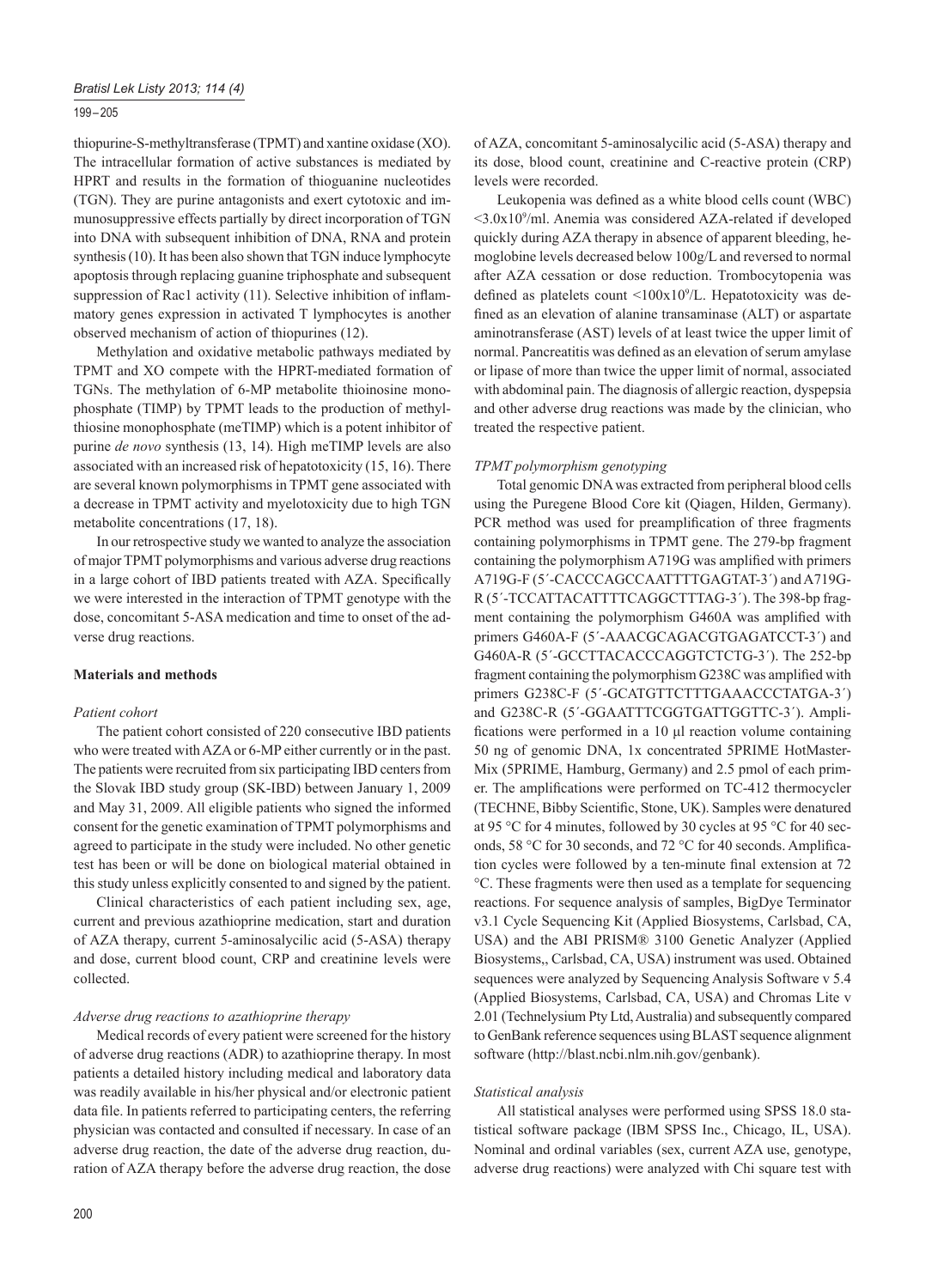| Characteristics                                   | Whole cohort      |                      | AZA use            |       |  |
|---------------------------------------------------|-------------------|----------------------|--------------------|-------|--|
|                                                   | $(N=220)$         | Current<br>$(n=169)$ | Past<br>$(n=51)$   |       |  |
| Clinical Characteristics                          |                   |                      |                    |       |  |
| Sex (Male/Female)                                 | 119/101(54/46%)   | $100/69(59/41\%)$    | 19/32 (37/63%)     | 0.006 |  |
| Age (Mean $\pm$ SD)                               | $37.1 \pm 12.4$   | $36.3 \pm 12.3$      | $39.7 \pm 12.3$    | n.s.  |  |
| Age at diagnosis (Mean $\pm$ SD)                  | $30.2 \pm 12.2$   | $30 \pm 11.7$        | $30.8 \pm 13.5$    | n.s   |  |
| Disease duration (Mean±SD)                        | $6.9 \pm 6.0$     | $6.3 \pm 4.9$        | $8.9 \pm 8.4$      | 0.007 |  |
| AZA medication                                    |                   |                      |                    |       |  |
| $AZA$ induction (years after Dx) (Mean $\pm SD$ ) | $3.8 \pm 5.5$     | $3.2 \pm 4.5$        | $5.8 \pm 7.9$      | 0.005 |  |
| Duration of AZA therapy (years) (Mean±SD)         | $3.3 \pm 3.0$     | $3.3 \pm 3.0$        | $4.9 \pm 3.4$      | n.s   |  |
| Concomitant 5-ASA                                 | 147 (66.8%)       | $112(66.3\%)$        | 35 (68.6%)         | n.s.  |  |
| Laboratory results                                |                   |                      |                    |       |  |
| WBC (Mean±SD)                                     | $7.2 \pm 2.9$     | $7.1 \pm 2.8$        | $7.8 \pm 3.1$      | n.s.  |  |
| Lymphocyte count (No of patients/Mean±SD)         | $142/1.5 \pm 3.2$ | $110/1.5 \pm 3.2$    | $32/1.6 \pm 2.9$   | n.s.  |  |
| MCV (Mean±SD)                                     | $89.8 \pm 7.5$    | $89.9 \pm 7.3$       | $89.2 \pm 8.2$     | n.s   |  |
| $CRP$ (No of patients/Mean $\pm SD$ )             | $57/6.6 \pm 13.9$ | $42/3.4 \pm 5.0$     | $15/15.6 \pm 24.2$ | 0.003 |  |

#### **Tab. 1. Clinical characteristics of the cohort.**

Yates correction. If any cell of the contingency table contained a value of less than 5, Fisher exact test was used instead. For each statistically positive result, an odds ratio (OR) with 95% confidence intervals (CI) was calculated. Continuous variables (age, duration of AZA use, laboratory results) were first analyzed for normality with Kolmogorow-Smirnoff test and then tested by the Student t-test or ANOVA techniques as appropriate. The distribution of alleles was tested with equilibrium analysis. P value  $< 0.05$  was considered statistically significant.

#### **Results**

The cohort consisted of 220 patients. All used azathioprine; there was no 6-MP use among the patients in our cohort. The clinical characteristics of the cohort as well as the comparison between the current and past AZA users are given in Table 1.

All patients were successfully genotyped for the studied TPMT polymorphisms. A total of 205 (93.2 %) patients carried a normal TPMT \*1/\*1 genotype. There was no patient with TPMT \*2 allele. In 15 patients (6.8 %) a TPMT \*3 mutation was diagnosed. There were 13 patients (5.9 %) with TPMT \*1/\*3A heterozygote genotype, 1 patient (0.4 %) with TPMT \*1/\*3C heterozygote genotype, and one patient homozygous for TPMT \*3A genotype (0.4 %).



**Fig. 1. The frequency of various adverse drug reactions to azathioprine in the study cohort.**



**Fig. 2. Time to onset of bone marrow suppression according to TPMT genotype in IBD patients treated with azathioprine.**

## *Adverse drug reactions to azathioprine therapy*

A total of 75 (34.1 %) patients experienced some type of adverse drug reactions during the course of azathioprine therapy. The most frequent adverse drug reactions were myelotoxicity (in 32; 14.5 %) and hepatotoxicity (in 24; 10.9 %) of patients. The overview of frequency of adverse drug reaction is given in Figure 1. In 43 patients, the therapy has to be discontinued due to adverse drug reactions while in 32 patients, the adverse drug reactions resolved over time or after the decrease in AZA dose. Adverse drug reactions in current and past AZA users are given in Table 2.

# *Adverse drug reactions to azathioprine therapy according to TPMT genotype*

In the next step we analyzed the influence of TPMT genotype on the incidence of adverse drug reactions. Patients with any TPMT \*3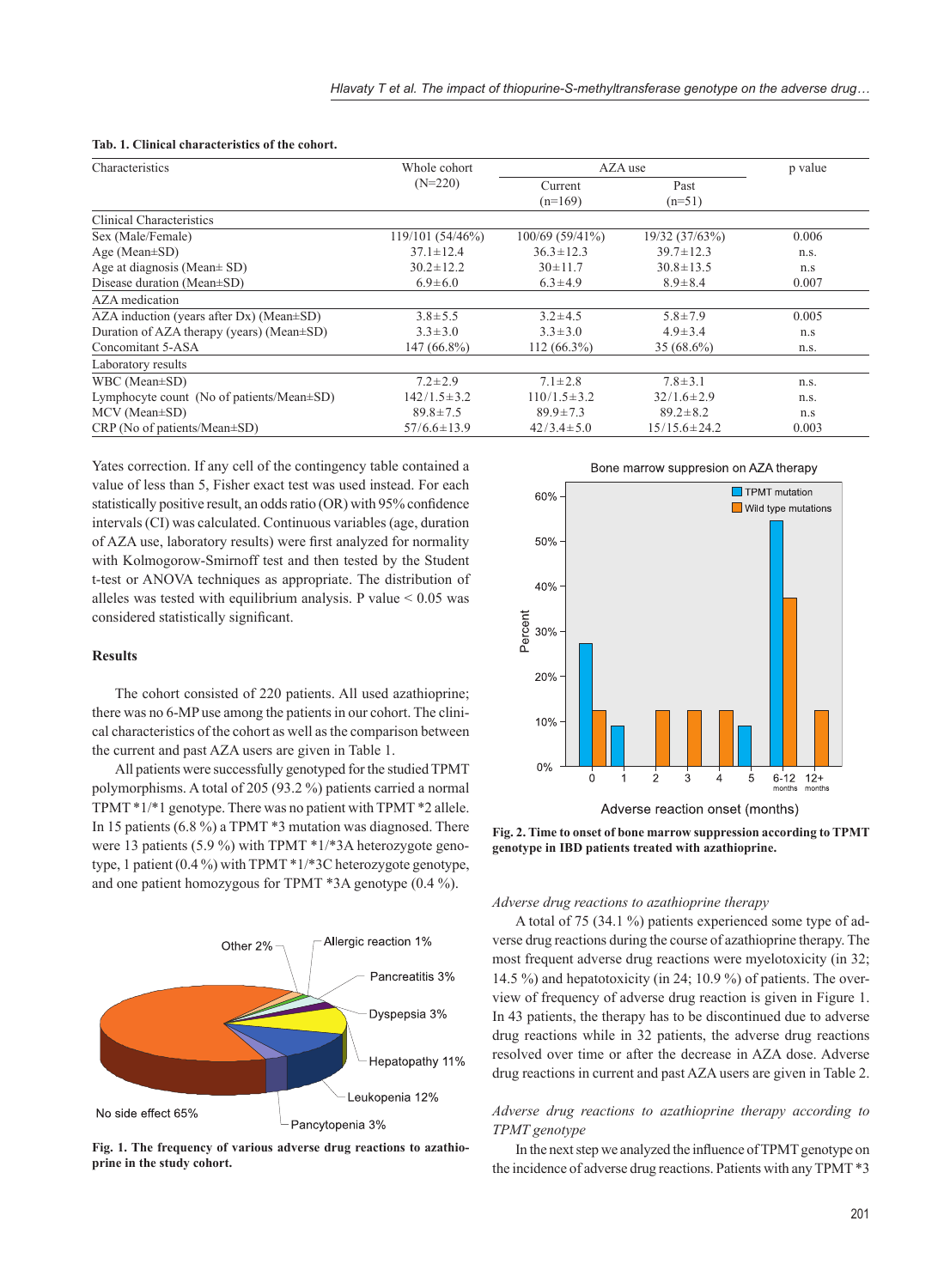199 – 205

|  |                                | Tab. 2. Adverse drug reactions to azathioprine therapy in our cohort, |  |
|--|--------------------------------|-----------------------------------------------------------------------|--|
|  | in past and current AZA users. |                                                                       |  |

| Adverse drug reaction type | AZA therapy | Cohort       |              |  |
|----------------------------|-------------|--------------|--------------|--|
|                            | Current     | Past         | total        |  |
|                            | $(n=169)$   | $(n=51)$     | $(n=220)$    |  |
| Myelotoxicity              | $16(9.5\%)$ | $16(31.4\%)$ | 32 (14.5%)   |  |
| Leukopenia                 | 15 (8.9%)   | $11(21.6\%)$ | $26(11.8\%)$ |  |
| Bi- or Pancytopenia        | $1(0.6\%)$  | $5(9.8\%)$   | $6(2.7\%)$   |  |
| Hepatotoxicity             | 13 (7.7%)   | $11(21.6\%)$ | $24(10.9\%)$ |  |
| Pancreatitis               | $0(0\%)$    | $6(11.8\%)$  | $6(2.7\%)$   |  |
| Dyspepsia                  | $3(1.8\%)$  | $4(7.8\%)$   | $7(3.2\%)$   |  |
| Allergic reaction          | $0(0\%)$    | $2(3.9\%)$   | $2(0.9\%)$   |  |
| Other                      | $0(0\%)$    | $4(7.8\%)$   | $4(1.8\%)$   |  |
| No side effect             | 137 (81.1%) | $8(15.7\%)$  | 145 (65.9%)  |  |

mutation were grouped together and analyzed as one group. Adverse drug reactions occurred in 13/15 (86.7 %) of patients with any TMPT \*3 mutation as compared to 62/205 (30.2 %) of patient with wild type TPMT genotype, p=2.10-5, OR 15.0 (95% CI 3.3– 68.5) (Tab. 3). There was a striking difference as to type of adverse drug reactions experienced. Bone marrow suppression of various severity occurred in 11/15 (73.3 %) of patients with TPMT mutations as compared to only 21/205 (10.2 %) of patients with TPMT wild type genotype, p=1.10<sup>-6</sup>, OR 24.1 (95% CI 7.0–82.4). The occurrence of more severe bone marrow suppression (bi- or pancytopenia) was non-significantly more prevalent in patients with TPMT \*3 mutation 3/11 (27.3 %) versus 3/21 (14.2 %), p=0.37.

There was however no difference in the prevalence of other than hematologic adverse drug reactions between the two groups. Gastrointestinal adverse drug reactions occurred in 1/15 (6.7 %) of patients with TPMT mutation versus 36/205 (17.6 %) of patients with wild type TPMT genotype,  $p=0.18$ .

There was one patient homozygous for TPMT \*3A genotype. In 1997, a rectovesical fistula was diagnosed and azathioprine 50 mg was added to 5-ASA and corticosteroid regime. Two weeks after the onset of AZA therapy a severe pancytopenia developed with WBC 2.4x10<sup>9</sup>/L, Hb 97 g/L and platelets  $147x10^9$ /L. Azathioprine was stopped immediately and the pancytopenia resolved spontaneously within four weeks.

## *Clinical circumstances of adverse drug reactions to AZA with respect to TPMT genotype*

Next we analyzed the difference among patients with TPMT wild type and  $*3$  mutations with respect to the onset, AZA dose and severity of ADR. We analyzed the data separately for hematologic and non-hematologic ADRs (Tab. 4). In the hematologic ADR subgroup we observed a more severe myelotoxicity in a subgroup of patients with the TPMT mutations (mean WBC  $2.0\pm0.8.10^{\circ}/L$  and hemoglobin 87.7 $\pm$ 12.1 g/L) as compared with the patients with wild type TPMT (mean WBC  $2.5\pm0.6.10^{9}/L$ ;  $p=0.007$ , Hb 116.0 $\pm$ 6.5 g/L, p=0.03). There were no significant differences observed in the non-hematologic adverse drug reactions subgroup.

|  |  |  |  |  |  |  |  |  | Tab. 3. Prevalence of adverse drug reactions in our cohort according to the TPMT genotype. |  |  |  |
|--|--|--|--|--|--|--|--|--|--------------------------------------------------------------------------------------------|--|--|--|
|--|--|--|--|--|--|--|--|--|--------------------------------------------------------------------------------------------|--|--|--|

| Adverse drug reaction type | Adverse drug reactions | TPMT genotype       | p value           |          |
|----------------------------|------------------------|---------------------|-------------------|----------|
|                            | $(n=220)$              | Wild type $(n=205)$ | Mutation $(n=15)$ |          |
| Any ADR                    | 75 (34.1%)             | $62(30.2\%)$        | 13(86.7%)         | 0.00002  |
| Myelotoxicity              | $32(14.5\%)$           | $21(10.2\%)$        | $11(73.3\%)$      | 0.000001 |
| Leukopenia                 | $26(11.8\%)$           | $18(8.8\%)$         | $8(53.3\%)$       |          |
| Bi- or Pancytopenia        | 6(2.7%)                | $3(1.5\%)$          | $3(20.0\%)$       |          |
| Gastrointestinal ADR       | $37(16.8\%)$           | $36(17.6\%)$        | $1(6.7\%)$        | 0.18     |
| Hepatotoxicity             | $24(10.9\%)$           | $23(11.2\%)$        | $1(6.7\%)$        | n.s.     |
| Pancreatitis               | 6(2.7%)                | $6(2.9\%)$          | $0(0.0\%)$        | n.s.     |
| Dyspepsia                  | $7(3.2\%)$             | $7(3.4\%)$          | $0(0\%)$          | n.s.     |
| Allergic reaction          | $2(0.9\%)$             | $2(1.0\%)$          | $0(0\%)$          | n.s.     |
| Other                      | $4(1.8\%)$             | $3(1.5\%)$          | $1(6.7\%)$        | n.s.     |

| Tab. 4. Studied clinical and laboratory parameters at the time of ADR in patients with myelotoxicity after AZA therapy. |  |
|-------------------------------------------------------------------------------------------------------------------------|--|
|-------------------------------------------------------------------------------------------------------------------------|--|

| Characteristics                             | TPMT genotype |       |           |       |    |          |           |       |       |
|---------------------------------------------|---------------|-------|-----------|-------|----|----------|-----------|-------|-------|
|                                             | Wild type     |       |           |       |    | Mutation |           |       |       |
|                                             | N             | Mean  | <b>SD</b> | SE of | N  | Mean     | <b>SD</b> | SE of |       |
|                                             |               |       |           | Mean  |    |          |           | Mean  |       |
| ADR onset after therapy initiation (months) | 20            | 15.5  | 14.7      | 3.3   | 11 | 10.5     | 10.6      | 3.2   | n.s.  |
| $AZA$ dose at the time of $ADR(mg)$         | 19            | 125.0 | 34.4      | 7.9   | 10 | 110.0    | 39.4      | 12.5  | n.s.  |
| $AZA$ dose at the time of $ADR$ (mg/kg)     | 19            | 2.02  | 0.46      | 0.11  | 10 | 1.73     | 0.74      | 0.24  | 0.19  |
| Laboratory results at the time of ADR       |               |       |           |       |    |          |           |       |       |
| WBC (109/L)                                 | 17            | 2.5   | 0.6       | 0.2   | 9  | 2.0      | 0.8       | 0.3   | 0.007 |
| Lymphocytes $(109/L)$                       | 13            | 0.7   | 0.3       | 0.1   | ⇁  | 1.1      | 1.0       | 0.4   | n.s.  |
| Hemoglobin $(g/l)$                          | 17            | 116.0 | 26.8      | 6.5   | 8  | 87.7     | 34.2      | 12.1  | 0.03  |
| MCV(f)                                      | 14            | 91.4  | 27.6      | 7.4   | ⇁  | 93.8     | 8.6       | 3.3   | n.s.  |
| Platelets (109/L)                           | 17            | 253.9 | 94.1      | 22.8  | 8  | 216.9    | 115.0     | 40.6  | n.s.  |
| Creatine $(\mu mol/L)$                      | 16            | 65.8  | 16.4      | 4.1   | 8  | 63.9     | 18.3      | 6.5   | n.s.  |

ADR – adverse drug reaction, SD – standard deviation, SE – standard error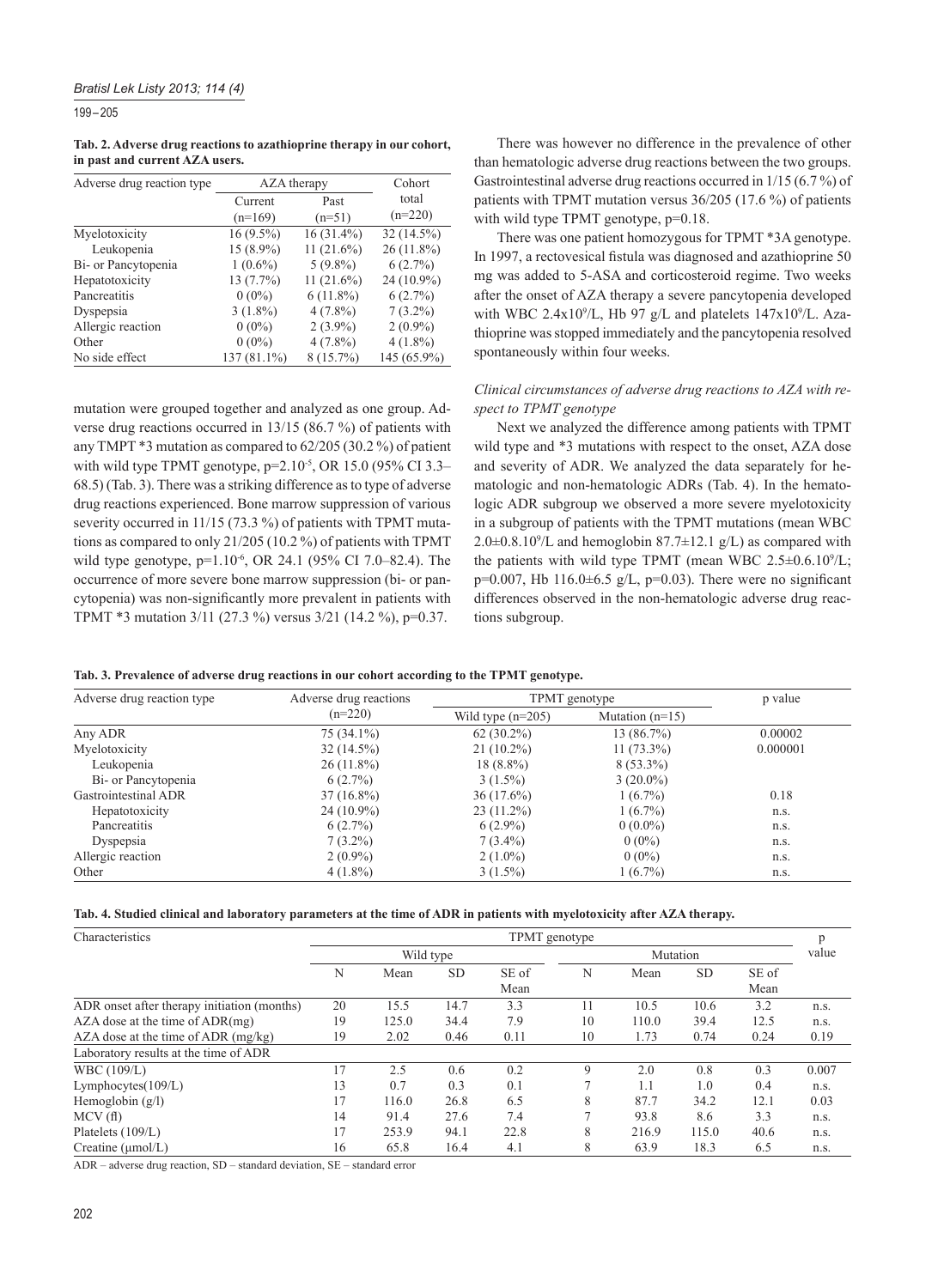When we analyzed the data on the time to onset of adverse drug reactions separately for hematologic and non-hematologic ADRs and TPMT genotype, we found no significant difference in either subgroup. Myelotoxicity occurred within the first year of therapy in all but 2 patients in the TPMT mutation subgroup (Fig. 2). In the non-hematologic side effects subgroup, adverse drug reactions occurred in 25/30 patients within the first three months of therapy.

## *The effect of mesalazine on the occurrence of side effects*

All patients used mesalazine as 5-ASA medication. Data on concomitant use of mesalazine at the time of adverse drug reaction were available in 69/75 patients. Concomitant mesalazine use was recorded in 51/69 (73.9 %) patients at the time of adverse drug reaction. Concomitant mesalazine use among patients currently on azathioprine (and no ADRs) was  $112/169$  (66.3 %), p=n.s. There was also no difference in the presence of particular side effect, severity of bone marrow suppression, and studied laboratory parameters among concomitant mesalazine users and non-users at the time of ADR

## **Discussion**

In our retrospective multicenter study we analyzed the impact of TMPT genotype on the incidence and characteristics of adverse drug reactions in a Slovak cohort of 220 IBD patients treated with azathioprine.

#### *Limitations of the study*

There are two sources of potential bias in our study that we are aware of. Firstly, all participating centers are tertiary referral IBD centers. There are many patients referred to these centers for the application of biological therapy, including those with AZA intolerance. This presents a potential selection bias which can therefore expectedly increase the incidence of adverse reactions in our cohort compared to general IBD population. On the other hand, we were able to analyze a larger subgroup of patients with ADRs in our cohort. We do not expect the potential referral bias to have other effect than that of increased incidence of ADRs in our cohort, thus the proportion of particular ADRs and the associations with TPMT genotype are not affected.

The retrospective design of our study is the second general limitation. The recall and retrieval bias potentially limits especially the incidence of mild adverse drug reactions (e.g. mild nausea) and studied circumstances of AZA adverse drug reactions such as exact time to ADR, concomitant medication and laboratory results at the time of ADR etc. We tried to overcome this bias by careful inspection of physical as well as electronic patient data files including laboratory results. In case of referred patients (approximately 30% of the cohort), the referring physician was contacted and consulted if necessary.

## *Adverse drug reactions*

In our study we observed a high incidence of ADRs to AZA therapy. Myelotoxicity was observed in 14.5 % of our patients, hepatotoxicity in 10.9 %, dyspepsia in 3.2 %, pancreatitis in 2.7 %,

allergic reactions in 0.9 % and other in 1.8 %. Generally the reported total AZA toxicity in published studies is in a range of 10–20 % (19, 20) depending on the cohort of patients. Some authors however report up to 25 % frequency of myelotoxicity in AZA-treated patients (21). We think however that the reason for the observed high frequency of ADRs in our cohort is the above discussed referral character of the participating IBD centers. Furthermore, in the participating IBD centers, the patients are meticulously monitored for ADRs after the initiation of AZA therapy including regular biochemistry monitoring (hepatic and pancreatic enzymes). This might also in part explain the relatively high frequency of hepatotoxicity in our cohort.

The problem of gastrointestinal ADRs (except for pancreatitis) can usually be overcome through switching from AZA to 6-MP or in selected cases to thioguanine (22). Myelotoxicity is more difficult to address. It can be attempted to discontinue the drug administration and/or reduce the dose, however it is a risky approach and in many cases, thiopurines must be stopped.

## *Prevalence of TPMP*

The frequency of patients with TPMT \*3 mutation in our cohort was 6.8% including 13/220 (6 %) TPMT \*3A heterozygote patients, 1/220 (0.4 %) TPMT \*3C heterozygote, and 1/220 (0.4 %) TPMT \*3A homozygote. That corresponds to allele frequencies of 3.4 % for TPMT \*3A allele and 0.2 % for the TPMT \*3C allele. This is in accordance with the allele frequencies found in most studies in Caucasians. The allele frequencies of common TPMT mutations in central and eastern European countries are in a range of 3.2–4.9 % (23–27). In a Czech study on 398 IBD patients and 300 healthy controls, the frequencies of TPMT\*2, TPMT\*3A, TPMT\*3B, and TPMT\*3C were 0.1 %, 4.3 %, 0.1 %, and 0.4 %, respectively (23). In a Polish study on 358 healthy subjects, the allelic frequencies were 0.4 % for TPMT\*2, 2.7 % for TPMT\*3A, and 0.1 % for TPMT\*3C, respectively. The TPMT\*3B allele was not found in the studied population (24).

#### *Association of TPMT and adverse drug reactions*

In our study we observed a strong association between TPMT polymorphisms and hematologic adverse drug reactions. There was however no association with gastrointestinal or any other adverse drug reactions. Bone marrow suppression occurred in 73 % of patients with variant-type TPMT and only in 10 % of TPMT wild-type patients ( $p=1.10^{-6}$ ). There is no doubt about the association of homozygote TPMT \*3A genotype with severe bone marrow suppression (28). However the association of heterozygotes with intermediate TPMT activity and myelotoxicity was not clear-cut. There were several studies that suggested no significant association between TPMT and myelotoxicity in heterozygotes (15, 29, 30). Colombel et al studied a cohort of 41 Crohn's disease patients with leukopenia or thrombocytopenia during AZA or 6-MP therapy, in which 73 % carried high methylator genotype of TPMT, 10 % were homozygous for low-methylator genotype and 17 % were heterozygous for intermediate-methylator genotype of TPMT (29). In another study by Dubinsky et al there were 8 out of 92 (90 %) pediatric patients heterozygous for TPMT \*3 allele (15). Only one TPMT variant-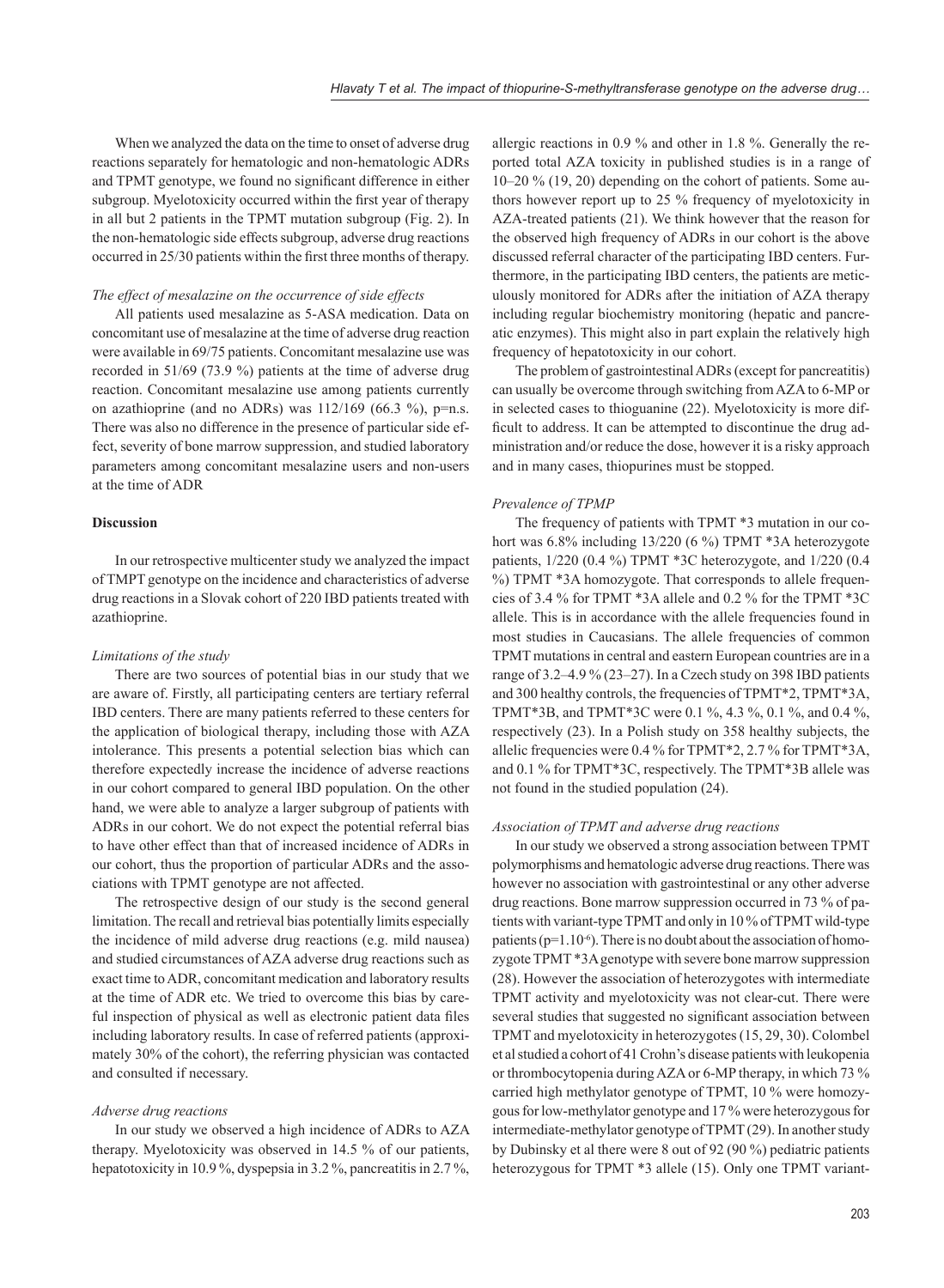## 199 – 205

type patient developed leukopenia as compared to 35 of 84 normal-type patients. On the other hand there are some well designed and well powered studies showing a strong association of TPMT heterozygotes with leukopenia. Zelinkova et al studied a cohort of 262 IBD patients (67 UC and 195 CD patients) treated with AZA and genotyped for ITPA and TPMT genotypes (31). Four out of 24 (16.7 %) patients with TPMT mutation developed leukopenia as compared to 8 out of 238 (3.4 %) TPMT wild-type patients;  $p=0.02$ .

Recently there were two meta-analyses of TPMT status and hematologic toxicity published. Dong et al published a meta-analysis of nine studies performed in IBD patients (32). Five of the studies in the meta-analysis showed an association between TPMT mutations and myelotoxicity while four failed to demonstrate this association. The pooled results showed a significant association between TPMT genotype and myelotoxicity. In the pooled data 23 /110 (20.9 %), patients with TPMT variant genotype but only 77/1309 (5.9 %) patients with wild-type genotype experienced bone marrow toxicity giving a pooled OR=5.93 (95% CI 2.96–  $11.88$ ),  $p= 0.00001$ . No association was confirmed for hepatotoxicity or pancreatitis. The frequency of myelotoxicity among TPMT heterozygotes in analysed studies ranged from 0-60%. In another more specific meta-analysis by Higgs et al, only patients with intermediate TPMT activity were compared to wild-type TPMT patients (28). The study was not limited to certain disease and included 67 mostly retrospective studies. The odds ratio for developing leukopenia for patients with intermediate TPMT activity compared to the normal TPMT patients was 4.19 (95% CI: 3.20–5.48).

## *TPMT and dose, time to AE, severity, 5-ASA*

In our study the patients with TPMT \*3 mutation developed a significantly more severe bone marrow suppression (WBC  $2.0\pm0.8.10^{\circ}/L$ ) as compared with the patients with wild type TPMT  $(WBC 2.5 \pm 0.6.10\%$ L; p=0.007). There are few studies, which address the issue of adjusting AZA dose in patients with TPMP mutation. In a study with 71 patients by Regueiro et al, the incidence of ADRs was recorded after starting AZA over a period of one year including 8 patients with intermediate TPMT activity (33). Seven patients were started on 1 to 1.5 mg/kg/d of AZA, and one did not receive treatment. None of the TPMT intermediate patients receiving a reduced dose of AZA, developed leukopenia (defined as less than 3,000/mm<sup>3</sup>).

In our study we have not observed any clinically significant interaction between AZA and 5-ASA in terms of the incidence of ADRs. Earlier studies suggested an inhibitory effect of sulfasalazine and TPMT (34). Newer studies suggest no significant *ex vivo* effect of now widely used mesalazine (35). Gilissen et al studied a small cohort of 17 patients on concomitant 6-MP (0.78 mg/kg/day) and mesalazine (3g/day) therapy (36). After mesalazine discontinuation, mean tioguanine levels changed significantly from 262 to 209 pmol/8  $\times$  10<sup>8</sup> red blood cells, increasing to 270 after reintroduction. Leucocyte counts however were stable. In a clinical study on 186 IBD patients, concurrent use of 5-aminosalicylate drugs did not reduce the relapse rates of inflammatory bowel disease in patients established on azathioprine therapy (37). Furthermore the use of 5-aminosalicylate drugs did not lead to any increase in discontinuation of azathioprine due to adverse drug reactions.

There is an ongoing discussion, whether to perform TPMT genotyping and/or measurement of TPMT activity before initiating an AZA therapy in IBD patients. The American Gastroenterological Association issued a medical position statement on TPMT genotyping while reflecting the current FDA recommendation that in an effort to detect individuals with low enzyme activity, The patients should have their TPMT genotype or phenotype assessed before the initiation of AZA therapy (4). The European Crohn's and Colitis Organisation (ECCO) recommends not to yet consider TPMT status determination as a pre-requisite to AZA or 6-MP therapy (5).

Our results suggest that the myelotoxocity could be prevented in around 5 % of our patients (73 % positive predictive value in 6.8 % TPMT variant patients of the cohort). This includes patients developing more severe bi- or pancytopenia representing 1.4 % of genotyped patients. Considering the more conservative 20 % positive predictive value of TPMT heterozygous status for myelotoxicity observed in meta-analysis by Dong et al, it could still be prevented in about 1.5 % of patients (32). We believe this is an argument for TPMT genotyping or activity measurement in all IBD patients considered for AZA therapy. If the TPMT status determination is not routinely performed, it should be strongly considered at least in patients in whom bone marrow suppression can be potentially devastating such as in elderly, patients with known severe medical condition or patients with moderate to severely impaired renal function.

## **Conclusion**

The prevalence of TPMT mutation in the Slovak population is comparable to other studies in Caucasians and led to bone marrow suppression in a significant proportion of our patients. TPMT genotyping could have prevented myelotoxicity in about 5% of our patients. TPMT genotyping of activity measurement should be performed at least in high-risk subgroups of IBD patients in whom AZA therapy is considered.

## **References**

**1. Pearson DC, May GR, Fick GH, Sutherland LR.** Azathioprine and 6-mercaptopurine in Crohn disease. A meta-analysis. Ann Intern Med 1995; 123: 132–142.

2. Adler DJ, Korelitz BI. The therapeutic efficacy of 6-mercaptopurine in refractory ulcerative colitis. Am J Gastroenterol 1990; 85: 717–722.

**3. Jewell DP, Truelove SC.** Azathioprine in ulcerative colitis: an interim report on a controlled therapeutic trial. Br Med J 1972; 1: 709–712.

**4. Lichtenstein GR, Abreu MT, Cohen R, Tremaine W**. American Gastroenterological Association Institute medical position statement on corticosteroids, immunomodulators, and infliximab in inflammatory bowel disease. Gastroenterology 2006; 130: 935–939.

**5. Travis SP, Stange EF, Lemann M, Oresland T, Chowers Y, Forbes A et al**. European evidence based consensus on the diagnosis and management of Crohn's disease: current management. Gut 2006; 55 Suppl 1: i16–35.

**6. Travis S, Stange E, Lemann M, Oresland T, Bemelman WA, Chowers Y et al.** European evidence-based consensus on the management of ulcerative colitis: Current management. Journal of Crohn's and Colitis 2008; 2: 24–62.